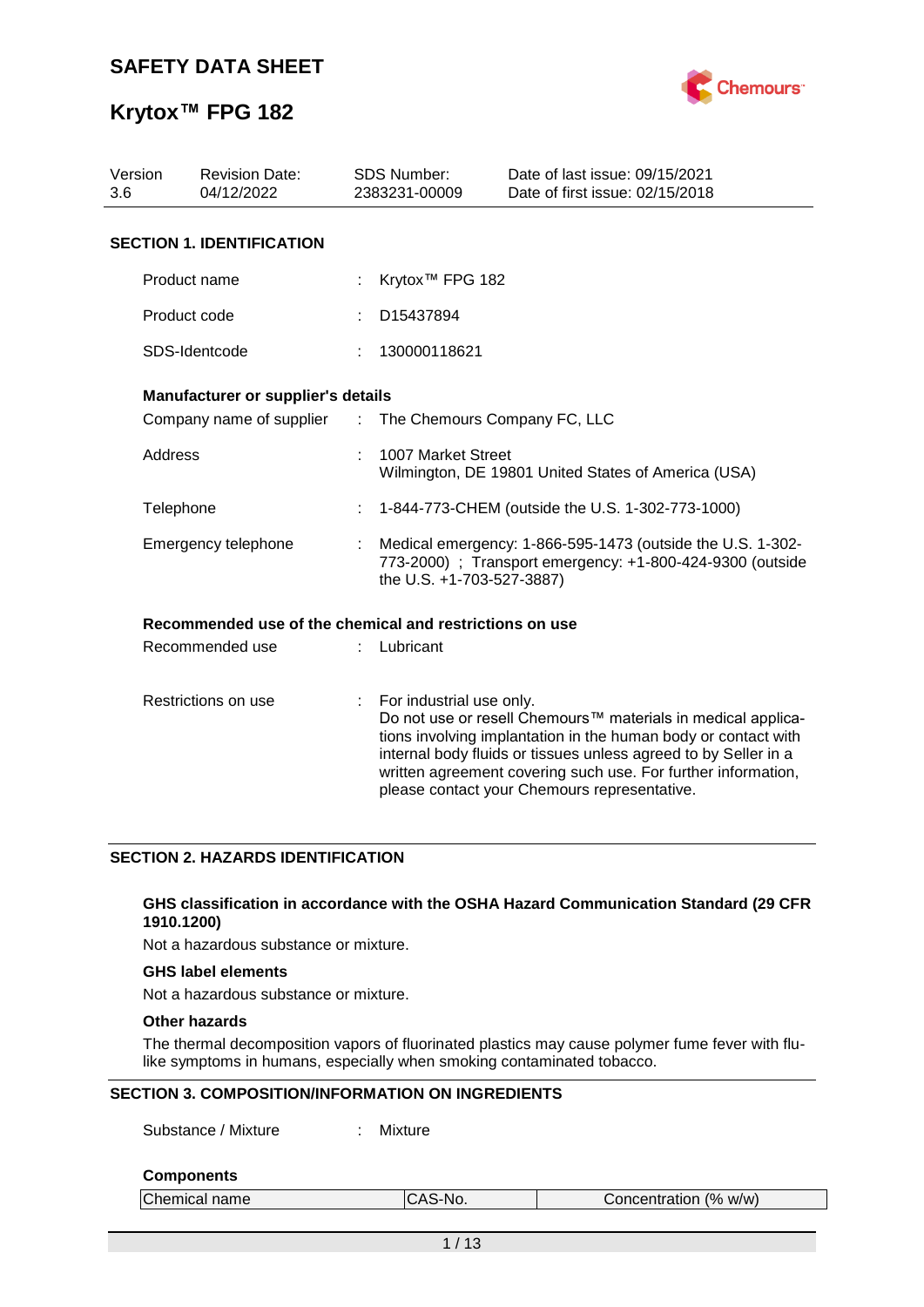

# **Krytox™ FPG 182**

| Version<br>3.6 | <b>Revision Date:</b><br>04/12/2022                                  |   | SDS Number:<br>2383231-00009                                                                                                                         | Date of last issue: 09/15/2021<br>Date of first issue: 02/15/2018                                                                                                                                      |  |  |  |
|----------------|----------------------------------------------------------------------|---|------------------------------------------------------------------------------------------------------------------------------------------------------|--------------------------------------------------------------------------------------------------------------------------------------------------------------------------------------------------------|--|--|--|
|                | Sodium nitrite<br>Actual concentration is withheld as a trade secret |   | 7632-00-0                                                                                                                                            | $>= 1 - 5$                                                                                                                                                                                             |  |  |  |
|                | <b>SECTION 4. FIRST AID MEASURES</b>                                 |   |                                                                                                                                                      |                                                                                                                                                                                                        |  |  |  |
|                | If inhaled                                                           |   | If inhaled, remove to fresh air.                                                                                                                     | Get medical attention if symptoms occur.                                                                                                                                                               |  |  |  |
|                | In case of skin contact                                              | t |                                                                                                                                                      | Wash with water and soap as a precaution.<br>Get medical attention if symptoms occur.                                                                                                                  |  |  |  |
|                | In case of eye contact                                               | ÷ | Flush eyes with water as a precaution.<br>Get medical attention if irritation develops and persists.                                                 |                                                                                                                                                                                                        |  |  |  |
|                | If swallowed                                                         |   |                                                                                                                                                      | If swallowed, DO NOT induce vomiting.<br>Get medical attention if symptoms occur.<br>Rinse mouth thoroughly with water.                                                                                |  |  |  |
|                | Most important symptoms<br>and effects, both acute and<br>delayed    |   | Irritation<br>Lung edema<br><b>Blurred vision</b><br><b>Discomfort</b><br>Lachrymation<br>Irritation<br>Redness<br>Irritation<br>Shortness of breath | Inhalation may provoke the following symptoms:<br>Eye contact may provoke the following symptoms<br>Skin contact may provoke the following symptoms:<br>Inhalation may provoke the following symptoms: |  |  |  |
|                | Protection of first-aiders                                           | ÷ |                                                                                                                                                      | No special precautions are necessary for first aid responders.                                                                                                                                         |  |  |  |
|                | Notes to physician                                                   |   |                                                                                                                                                      | Treat symptomatically and supportively.                                                                                                                                                                |  |  |  |

## **SECTION 5. FIRE-FIGHTING MEASURES**

| Suitable extinguishing media :           |   | Not applicable<br>Will not burn                                                                                                                      |
|------------------------------------------|---|------------------------------------------------------------------------------------------------------------------------------------------------------|
| Unsuitable extinguishing<br>media        | ÷ | Not applicable<br>Will not burn                                                                                                                      |
| Specific hazards during fire<br>fighting |   | Exposure to combustion products may be a hazard to health.                                                                                           |
| Hazardous combustion prod- :<br>ucts     |   | Fluorine compounds<br>Carbon oxides<br>Hydrogen fluoride<br>carbonyl fluoride<br>potentially toxic fluorinated compounds<br>aerosolized particulates |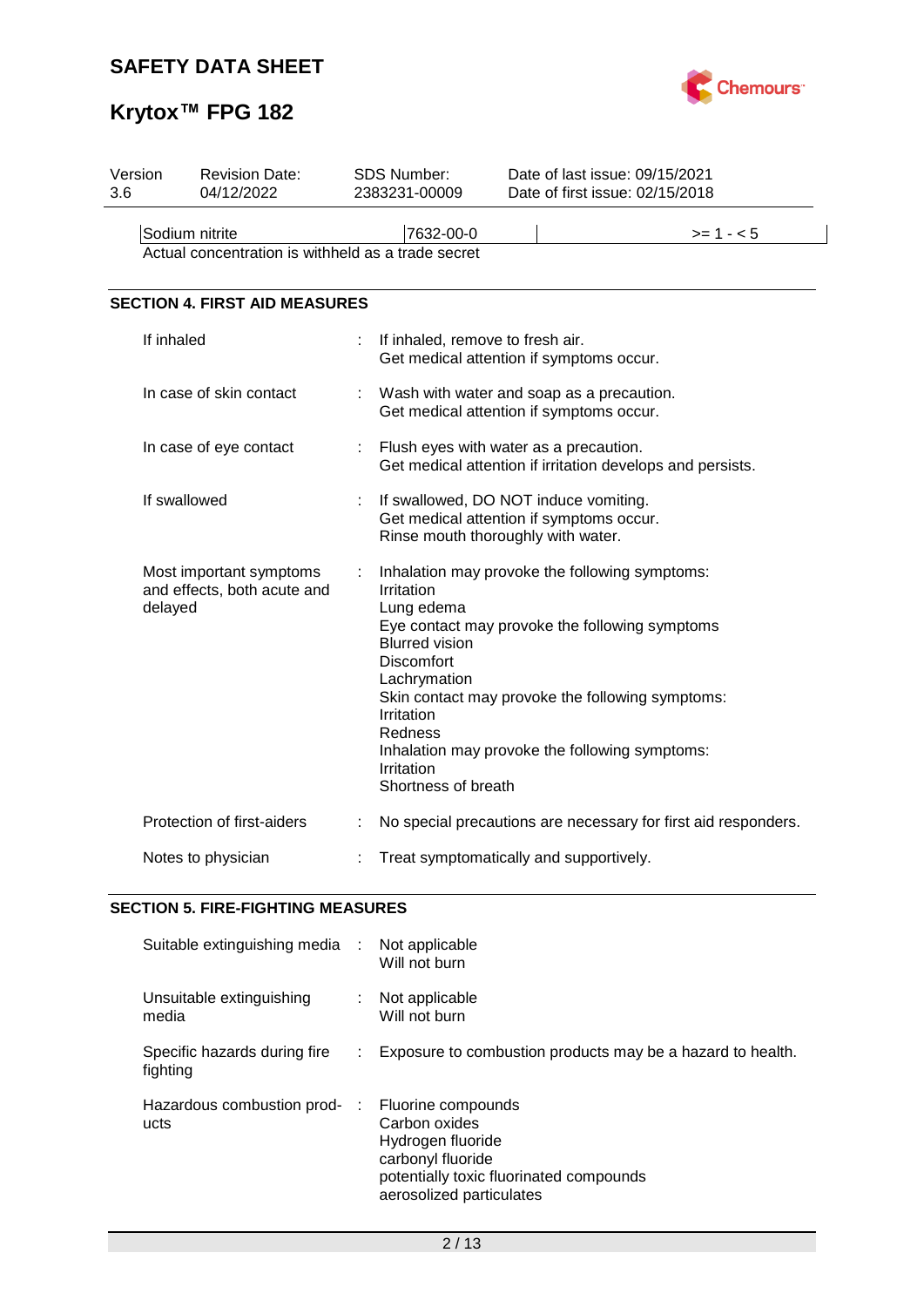

| Version<br>3.6                      | <b>Revision Date:</b><br>04/12/2022                 |    | <b>SDS Number:</b><br>2383231-00009                                                                                                                                                                                                                     | Date of last issue: 09/15/2021<br>Date of first issue: 02/15/2018 |  |
|-------------------------------------|-----------------------------------------------------|----|---------------------------------------------------------------------------------------------------------------------------------------------------------------------------------------------------------------------------------------------------------|-------------------------------------------------------------------|--|
|                                     |                                                     |    | Nitrogen oxides (NOx)<br>Metal oxides                                                                                                                                                                                                                   |                                                                   |  |
| Specific extinguishing meth-<br>ods |                                                     | ÷. | Use extinguishing measures that are appropriate to local cir-<br>cumstances and the surrounding environment.<br>Use water spray to cool unopened containers.<br>Remove undamaged containers from fire area if it is safe to do<br>SO.<br>Evacuate area. |                                                                   |  |
|                                     | Special protective equipment :<br>for fire-fighters |    | necessary.<br>Use personal protective equipment.                                                                                                                                                                                                        | Wear self-contained breathing apparatus for firefighting if       |  |

### **SECTION 6. ACCIDENTAL RELEASE MEASURES**

| Personal precautions, protec-:<br>tive equipment and emer-<br>gency procedures | Follow safe handling advice (see section 7) and personal pro-<br>tective equipment recommendations (see section 8).                                                                                                                                                                                                                                                                                                                                                                                                                                                                                                                                                    |
|--------------------------------------------------------------------------------|------------------------------------------------------------------------------------------------------------------------------------------------------------------------------------------------------------------------------------------------------------------------------------------------------------------------------------------------------------------------------------------------------------------------------------------------------------------------------------------------------------------------------------------------------------------------------------------------------------------------------------------------------------------------|
| Environmental precautions                                                      | $\therefore$ Avoid release to the environment.<br>Prevent further leakage or spillage if safe to do so.<br>Retain and dispose of contaminated wash water.<br>Local authorities should be advised if significant spillages<br>cannot be contained.                                                                                                                                                                                                                                                                                                                                                                                                                      |
| Methods and materials for<br>containment and cleaning up                       | Soak up with inert absorbent material.<br>For large spills, provide diking or other appropriate contain-<br>ment to keep material from spreading. If diked material can be<br>pumped, store recovered material in appropriate container.<br>Clean up remaining materials from spill with suitable absor-<br>bent.<br>Local or national regulations may apply to releases and dispo-<br>sal of this material, as well as those materials and items em-<br>ployed in the cleanup of releases. You will need to determine<br>which regulations are applicable.<br>Sections 13 and 15 of this SDS provide information regarding<br>certain local or national requirements. |

### **SECTION 7. HANDLING AND STORAGE**

| Technical measures      | : See Engineering measures under EXPOSURE<br>CONTROLS/PERSONAL PROTECTION section.                                                                                                                                         |  |
|-------------------------|----------------------------------------------------------------------------------------------------------------------------------------------------------------------------------------------------------------------------|--|
| Local/Total ventilation | : Use only with adequate ventilation.                                                                                                                                                                                      |  |
| Advice on safe handling | : Do not breathe decomposition products.                                                                                                                                                                                   |  |
|                         | Handle in accordance with good industrial hygiene and safety<br>practice, based on the results of the workplace exposure as-<br>sessment<br>Take care to prevent spills, waste and minimize release to the<br>environment. |  |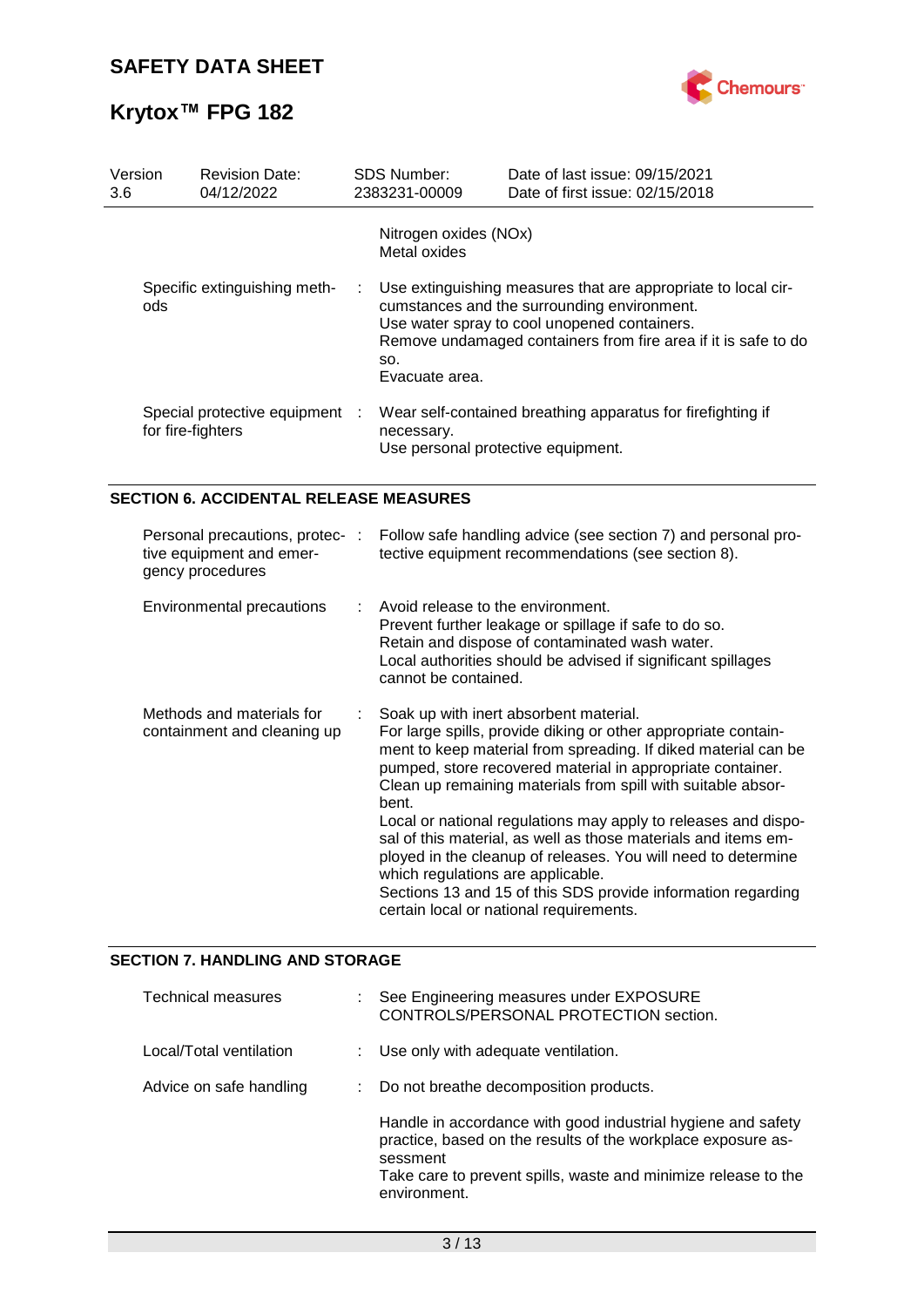

| Version<br>3.6     | <b>Revision Date:</b><br>04/12/2022           | <b>SDS Number:</b><br>2383231-00009                           | Date of last issue: 09/15/2021<br>Date of first issue: 02/15/2018                                     |  |  |
|--------------------|-----------------------------------------------|---------------------------------------------------------------|-------------------------------------------------------------------------------------------------------|--|--|
|                    |                                               |                                                               |                                                                                                       |  |  |
|                    | Conditions for safe storage                   | t.                                                            | Keep in properly labeled containers.<br>Store in accordance with the particular national regulations. |  |  |
| Materials to avoid |                                               | No special restrictions on storage with other products.<br>t. |                                                                                                       |  |  |
|                    | Further information on stor-<br>age stability |                                                               | No decomposition if stored and applied as directed.                                                   |  |  |

### **SECTION 8. EXPOSURE CONTROLS/PERSONAL PROTECTION**

### **Ingredients with workplace control parameters**

Contains no substances with occupational exposure limit values.

### **Occupational exposure limits of decomposition products**

| Components          | CAS-No.   | Value type<br>(Form of<br>exposure) | Control parame-<br>ters / Permissible<br>concentration | <b>Basis</b>     |
|---------------------|-----------|-------------------------------------|--------------------------------------------------------|------------------|
| Hydrofluoric acid   | 7664-39-3 | <b>TWA</b>                          | $0.5$ ppm<br>(Fluorine)                                | <b>ACGIH</b>     |
|                     |           | $\mathsf{C}$                        | 2 ppm<br>(Fluorine)                                    | <b>ACGIH</b>     |
|                     |           | $\mathsf{C}$                        | 6 ppm<br>$5$ mg/m <sup>3</sup>                         | <b>NIOSH REL</b> |
|                     |           | <b>TWA</b>                          | 3 ppm<br>$2.5 \text{ mg/m}^3$                          | <b>NIOSH REL</b> |
|                     |           | <b>TWA</b>                          | 3 ppm                                                  | OSHA Z-2         |
| Carbonyl difluoride | 353-50-4  | <b>TWA</b>                          | 2 ppm                                                  | <b>ACGIH</b>     |
|                     |           | <b>STEL</b>                         | 5 ppm                                                  | <b>ACGIH</b>     |
|                     |           | <b>TWA</b>                          | 2 ppm<br>$5 \text{ mg/m}^3$                            | <b>NIOSH REL</b> |
|                     |           | <b>ST</b>                           | 5 ppm<br>$15 \text{ mg/m}^3$                           | <b>NIOSH REL</b> |
| Carbon dioxide      | 124-38-9  | <b>TWA</b>                          | 5,000 ppm                                              | <b>ACGIH</b>     |
|                     |           | <b>STEL</b>                         | 30,000 ppm                                             | <b>ACGIH</b>     |
|                     |           | <b>TWA</b>                          | $\overline{5,000}$ ppm<br>9,000 mg/m <sup>3</sup>      | <b>NIOSH REL</b> |
|                     |           | <b>ST</b>                           | 30,000 ppm<br>54,000 mg/m <sup>3</sup>                 | <b>NIOSH REL</b> |
|                     |           | <b>TWA</b>                          | 5,000 ppm<br>$9,000$ mg/m <sup>3</sup>                 | OSHA Z-1         |
| Carbon monoxide     | 630-08-0  | <b>TWA</b>                          | 25 ppm                                                 | <b>ACGIH</b>     |
|                     |           | <b>TWA</b>                          | 35 ppm<br>40 mg/m <sup>3</sup>                         | <b>NIOSH REL</b> |
|                     |           | $\mathsf{C}$                        | 200 ppm<br>229 mg/m <sup>3</sup>                       | <b>NIOSH REL</b> |
|                     |           | <b>TWA</b>                          | 50 ppm<br>55 mg/m <sup>3</sup>                         | OSHA Z-1         |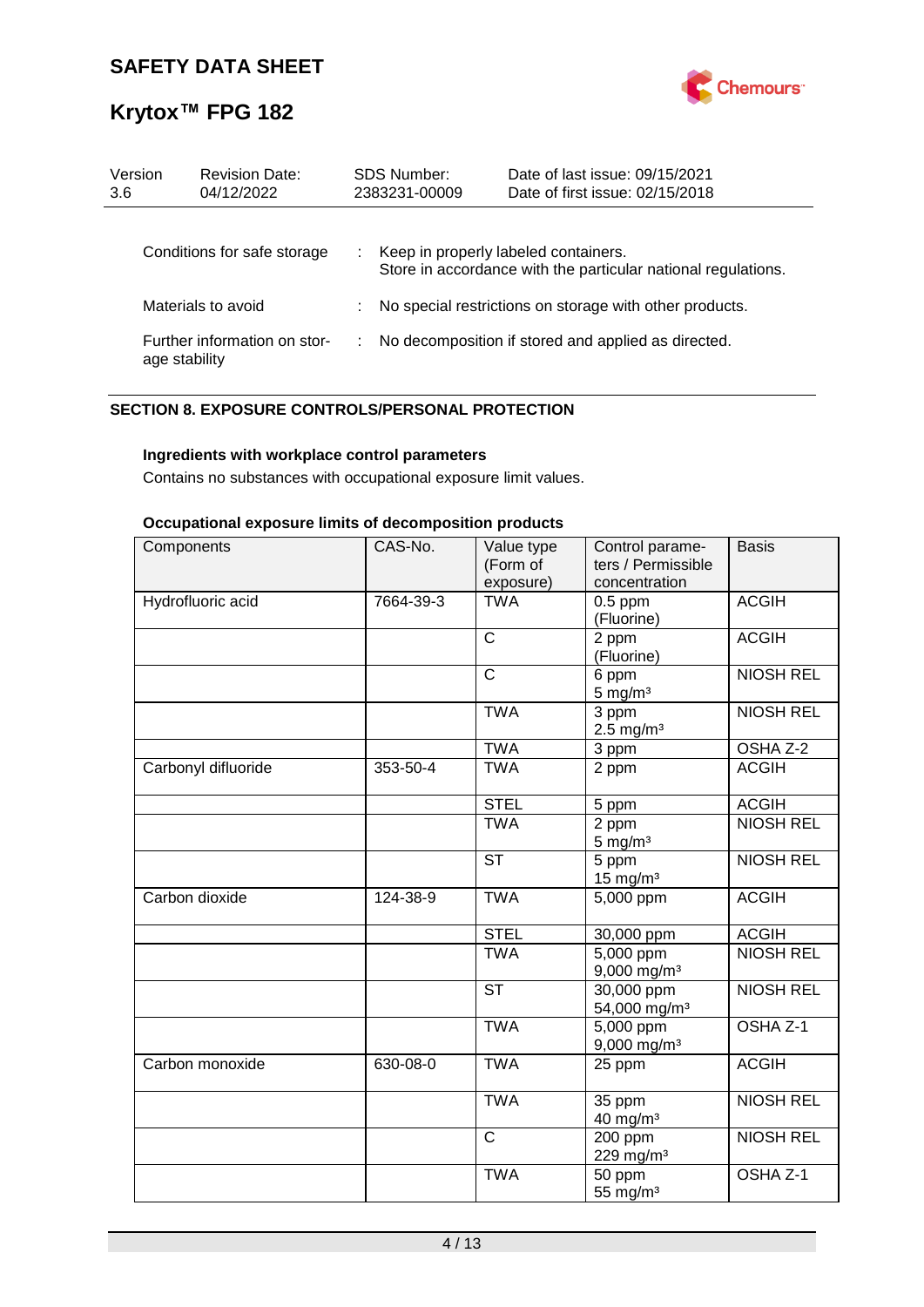

| Version<br>3.6 |                             | <b>Revision Date:</b><br>04/12/2022 | SDS Number:<br>2383231-00009                                                                                                                                                                                                                                                                                                                                                                                                                                                                                                                                                                                                                                                                             | Date of last issue: 09/15/2021<br>Date of first issue: 02/15/2018                                                                                                                                                 |  |
|----------------|-----------------------------|-------------------------------------|----------------------------------------------------------------------------------------------------------------------------------------------------------------------------------------------------------------------------------------------------------------------------------------------------------------------------------------------------------------------------------------------------------------------------------------------------------------------------------------------------------------------------------------------------------------------------------------------------------------------------------------------------------------------------------------------------------|-------------------------------------------------------------------------------------------------------------------------------------------------------------------------------------------------------------------|--|
|                | <b>Engineering measures</b> |                                     | Processing may form hazardous compounds (see section<br>$10$ ).<br>Ensure adequate ventilation, especially in confined areas.<br>Minimize workplace exposure concentrations.                                                                                                                                                                                                                                                                                                                                                                                                                                                                                                                             |                                                                                                                                                                                                                   |  |
|                |                             | Personal protective equipment       |                                                                                                                                                                                                                                                                                                                                                                                                                                                                                                                                                                                                                                                                                                          |                                                                                                                                                                                                                   |  |
|                | Respiratory protection      |                                     | General and local exhaust ventilation is recommended to<br>maintain vapor exposures below recommended limits. Where<br>concentrations are above recommended limits or are<br>unknown, appropriate respiratory protection should be worn.<br>Follow OSHA respirator regulations (29 CFR 1910.134) and<br>use NIOSH/MSHA approved respirators. Protection provided<br>by air purifying respirators against exposure to any hazar-<br>dous chemical is limited. Use a positive pressure air supplied<br>respirator if there is any potential for uncontrolled release,<br>exposure levels are unknown, or any other circumstance<br>where air purifying respirators may not provide adequate<br>protection. |                                                                                                                                                                                                                   |  |
|                |                             | Hand protection                     |                                                                                                                                                                                                                                                                                                                                                                                                                                                                                                                                                                                                                                                                                                          |                                                                                                                                                                                                                   |  |
|                |                             | Remarks                             |                                                                                                                                                                                                                                                                                                                                                                                                                                                                                                                                                                                                                                                                                                          | Wash hands before breaks and at the end of workday.                                                                                                                                                               |  |
|                |                             | Eye protection                      | Safety glasses                                                                                                                                                                                                                                                                                                                                                                                                                                                                                                                                                                                                                                                                                           | Wear the following personal protective equipment:                                                                                                                                                                 |  |
|                |                             | Skin and body protection            |                                                                                                                                                                                                                                                                                                                                                                                                                                                                                                                                                                                                                                                                                                          | Skin should be washed after contact.                                                                                                                                                                              |  |
|                |                             | Hygiene measures                    | king place.                                                                                                                                                                                                                                                                                                                                                                                                                                                                                                                                                                                                                                                                                              | If exposure to chemical is likely during typical use, provide<br>eye flushing systems and safety showers close to the wor-<br>When using do not eat, drink or smoke.<br>Wash contaminated clothing before re-use. |  |

## **SECTION 9. PHYSICAL AND CHEMICAL PROPERTIES**

| Appearance                                                     |     | : Grease          |
|----------------------------------------------------------------|-----|-------------------|
| Color                                                          | t.  | white             |
| Odor                                                           | t.  | odorless          |
| Odor Threshold                                                 | × 1 | No data available |
| рH                                                             |     | : 7               |
| Melting point/freezing point                                   |     | : 608 °F / 320 °C |
| Initial boiling point and boiling : No data available<br>range |     |                   |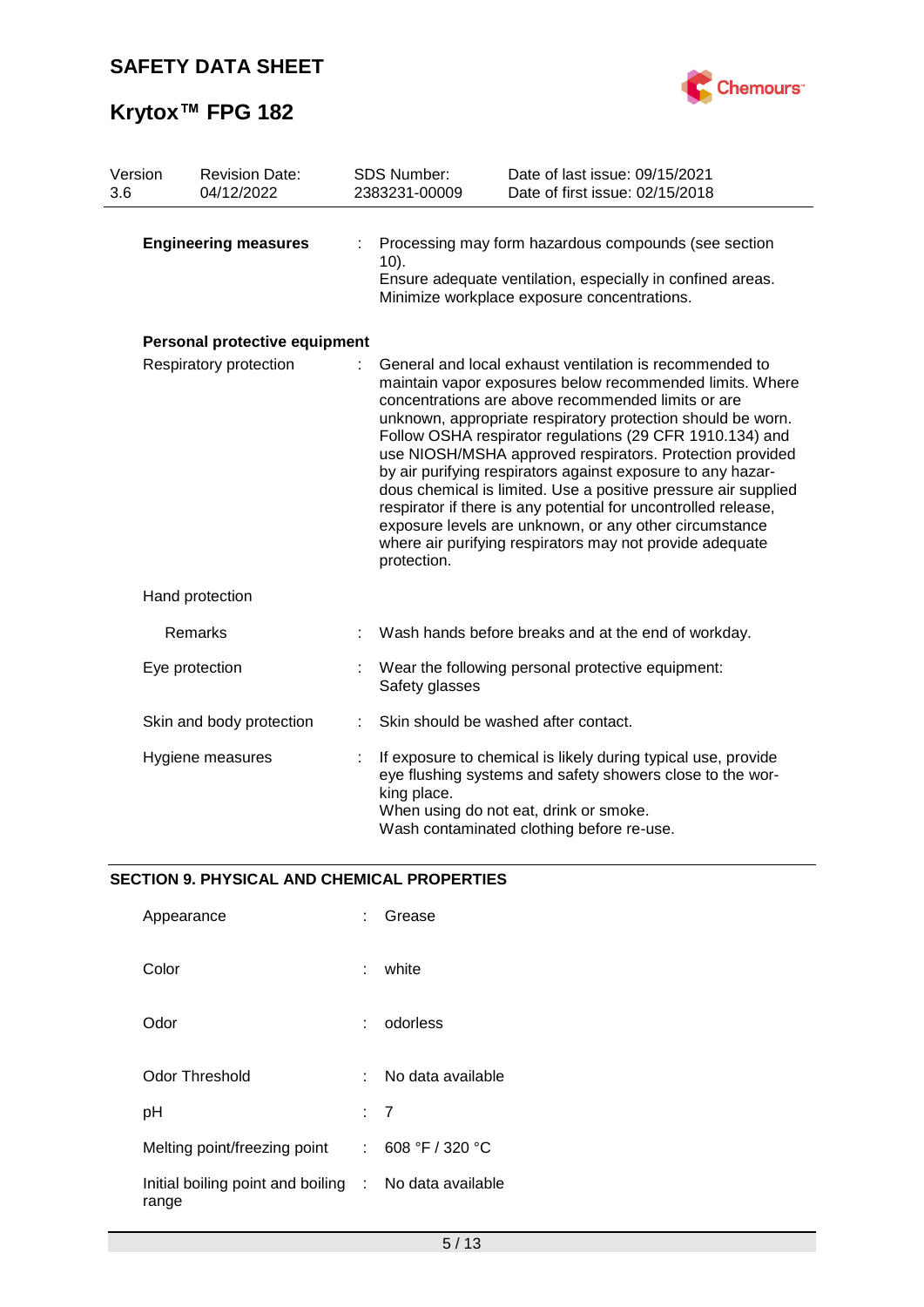

| Version<br>3.6 |                 | <b>Revision Date:</b><br>04/12/2022                 |   | SDS Number:<br>2383231-00009 | Date of last issue: 09/15/2021<br>Date of first issue: 02/15/2018 |
|----------------|-----------------|-----------------------------------------------------|---|------------------------------|-------------------------------------------------------------------|
|                |                 |                                                     |   |                              |                                                                   |
|                | Flash point     |                                                     |   | Not applicable               |                                                                   |
|                |                 | Evaporation rate                                    | ÷ | Not applicable               |                                                                   |
|                |                 | Flammability (solid, gas)                           | ÷ | Will not burn                |                                                                   |
|                |                 | Upper explosion limit / Upper<br>flammability limit | ÷ | No data available            |                                                                   |
|                |                 | Lower explosion limit / Lower<br>flammability limit | ÷ | No data available            |                                                                   |
|                |                 | Vapor pressure                                      | ÷ | Not applicable               |                                                                   |
|                |                 | Relative vapor density                              | ÷ | Not applicable               |                                                                   |
|                |                 | Relative density                                    |   | $1.89 - 1.93$                |                                                                   |
|                | Solubility(ies) | Water solubility                                    | ÷ | insoluble                    |                                                                   |
|                | octanol/water   | Partition coefficient: n-                           | ÷ | Not applicable               |                                                                   |
|                |                 | Autoignition temperature                            |   | No data available            |                                                                   |
|                |                 | Decomposition temperature                           | ÷ | 500 °F / 260 °C              |                                                                   |
|                | Viscosity       | Viscosity, kinematic                                | ÷ | Not applicable               |                                                                   |
|                |                 | <b>Explosive properties</b>                         |   | Not explosive                |                                                                   |
|                |                 | Oxidizing properties                                |   |                              | The substance or mixture is not classified as oxidizing.          |
|                | Particle size   |                                                     |   | No data available            |                                                                   |

### **SECTION 10. STABILITY AND REACTIVITY**

| Reactivity             |    | Not classified as a reactivity hazard.                                                                        |
|------------------------|----|---------------------------------------------------------------------------------------------------------------|
| Chemical stability     | ÷. | Stable under normal conditions.                                                                               |
| tions                  |    | Possibility of hazardous reac- : Hazardous decomposition products will be formed at elevated<br>temperatures. |
| Conditions to avoid    |    | None known.                                                                                                   |
| Incompatible materials |    | None.                                                                                                         |

### **Hazardous decomposition products**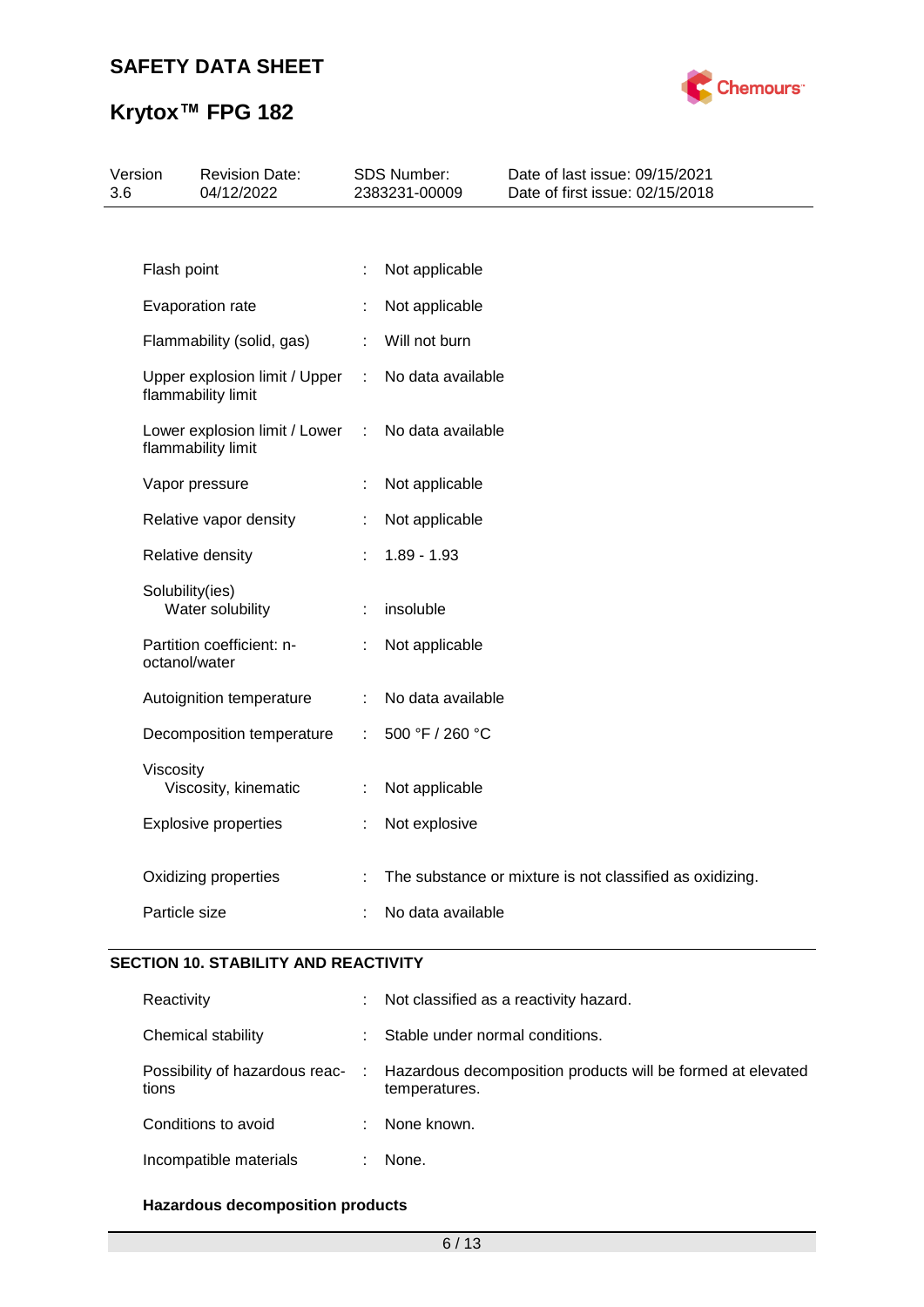# **Krytox™ FPG 182**



| Version<br>3.6 |                                          | <b>Revision Date:</b><br>04/12/2022                                                |    | <b>SDS Number:</b><br>2383231-00009                                                                                   | Date of last issue: 09/15/2021<br>Date of first issue: 02/15/2018 |
|----------------|------------------------------------------|------------------------------------------------------------------------------------|----|-----------------------------------------------------------------------------------------------------------------------|-------------------------------------------------------------------|
|                |                                          | Thermal decomposition                                                              |    | Hydrofluoric acid<br>Carbonyl difluoride<br>Carbon dioxide<br>Carbon monoxide                                         |                                                                   |
|                |                                          | <b>SECTION 11. TOXICOLOGICAL INFORMATION</b>                                       |    |                                                                                                                       |                                                                   |
|                | Skin contact<br>Ingestion<br>Eye contact | Information on likely routes of exposure                                           |    |                                                                                                                       |                                                                   |
|                |                                          | <b>Acute toxicity</b>                                                              |    |                                                                                                                       |                                                                   |
|                |                                          | Not classified based on available information.                                     |    |                                                                                                                       |                                                                   |
|                | <b>Product:</b>                          |                                                                                    |    |                                                                                                                       |                                                                   |
|                |                                          | Acute oral toxicity                                                                |    | icity                                                                                                                 | Assessment: The substance or mixture has no acute oral tox-       |
|                |                                          | Acute inhalation toxicity                                                          |    | Acute toxicity estimate: > 200 mg/l<br>Exposure time: 4 h<br>Test atmosphere: dust/mist<br>Method: Calculation method |                                                                   |
|                |                                          | <b>Components:</b>                                                                 |    |                                                                                                                       |                                                                   |
|                |                                          | Sodium nitrite:                                                                    |    |                                                                                                                       |                                                                   |
|                |                                          | Acute oral toxicity                                                                | t. | LD50 (Rat): 180 mg/kg                                                                                                 |                                                                   |
|                |                                          | Acute inhalation toxicity                                                          | t. | LC50 (Rat): 5.5 mg/l<br>Exposure time: 4 h<br>Test atmosphere: dust/mist                                              |                                                                   |
|                |                                          | <b>Skin corrosion/irritation</b><br>Not classified based on available information. |    |                                                                                                                       |                                                                   |
|                |                                          | <b>Components:</b>                                                                 |    |                                                                                                                       |                                                                   |

### **Sodium nitrite:**

| <b>Species</b> | : Rabbit                  |
|----------------|---------------------------|
| Method         | : OECD Test Guideline 404 |
| Result         | : No skin irritation      |

## **Serious eye damage/eye irritation**

Not classified based on available information.

### **Components:**

### **Sodium nitrite:**

| <b>Species</b> | : Rabbit                                       |
|----------------|------------------------------------------------|
| Result         | : Irritation to eyes, reversing within 21 days |
| Method         | : OECD Test Guideline 405                      |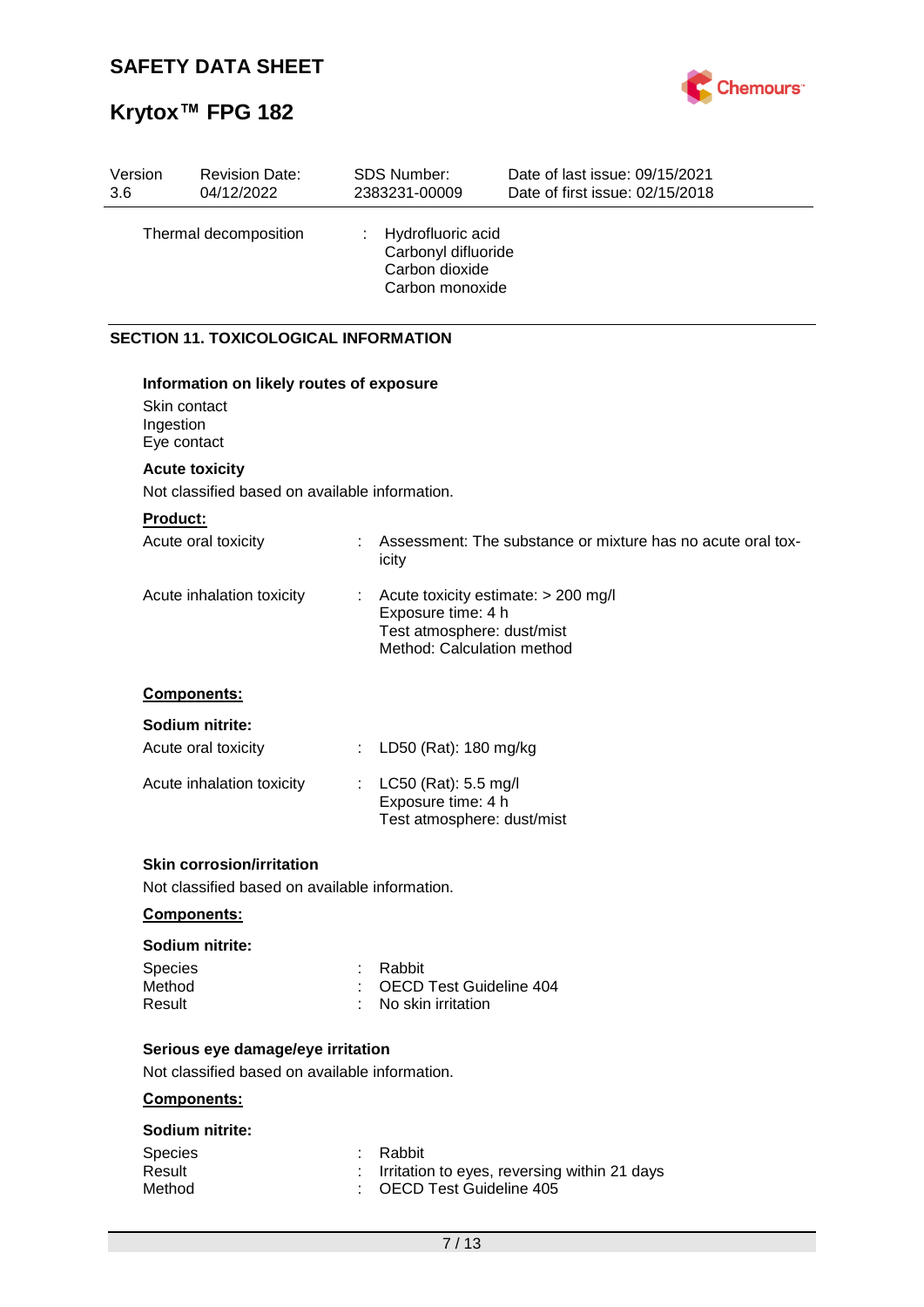

| 3.6 | Version     | <b>Revision Date:</b><br>04/12/2022 |                | <b>SDS Number:</b><br>2383231-00009                      | Date of last issue: 09/15/2021<br>Date of first issue: 02/15/2018                                           |
|-----|-------------|-------------------------------------|----------------|----------------------------------------------------------|-------------------------------------------------------------------------------------------------------------|
|     |             | Respiratory or skin sensitization   |                |                                                          |                                                                                                             |
|     |             | <b>Skin sensitization</b>           |                | Not classified based on available information.           |                                                                                                             |
|     |             | <b>Respiratory sensitization</b>    |                | Not classified based on available information.           |                                                                                                             |
|     |             | Germ cell mutagenicity              |                | Not classified based on available information.           |                                                                                                             |
|     |             | Components:                         |                |                                                          |                                                                                                             |
|     |             | Sodium nitrite:                     |                |                                                          |                                                                                                             |
|     |             | Genotoxicity in vitro               |                | Result: positive                                         | Test Type: Bacterial reverse mutation assay (AMES)                                                          |
|     |             |                                     |                | Result: positive                                         | Test Type: In vitro mammalian cell gene mutation test                                                       |
|     |             | Genotoxicity in vivo                |                | cytogenetic assay)<br>Species: Mouse<br>Result: negative | Test Type: Mammalian erythrocyte micronucleus test (in vivo<br>Application Route: Intraperitoneal injection |
|     |             |                                     |                | cytogenetic assay)<br>Species: Rat<br>Result: negative   | Test Type: Mammalian erythrocyte micronucleus test (in vivo<br>Application Route: Intraperitoneal injection |
|     |             | Carcinogenicity                     |                |                                                          |                                                                                                             |
|     |             | <b>Components:</b>                  |                | Not classified based on available information.           |                                                                                                             |
|     |             | Sodium nitrite:                     |                |                                                          |                                                                                                             |
|     | Species     |                                     |                | Rat                                                      |                                                                                                             |
|     |             | <b>Application Route</b>            |                | Ingestion                                                |                                                                                                             |
|     | Result      | Exposure time                       |                | 2 Years<br>negative                                      |                                                                                                             |
|     | <b>IARC</b> |                                     | Sodium nitrite | Group 2A: Probably carcinogenic to humans                | 7632-00-0<br>(nitrite (ingested) under conditions that result in endogenous nitrosation)                    |
|     | <b>OSHA</b> |                                     |                | on OSHA's list of regulated carcinogens.                 | No component of this product present at levels greater than or equal to 0.1% is                             |
|     | <b>NTP</b>  |                                     |                | identified as a known or anticipated carcinogen by NTP.  | No ingredient of this product present at levels greater than or equal to 0.1% is                            |

## **Reproductive toxicity**

Not classified based on available information.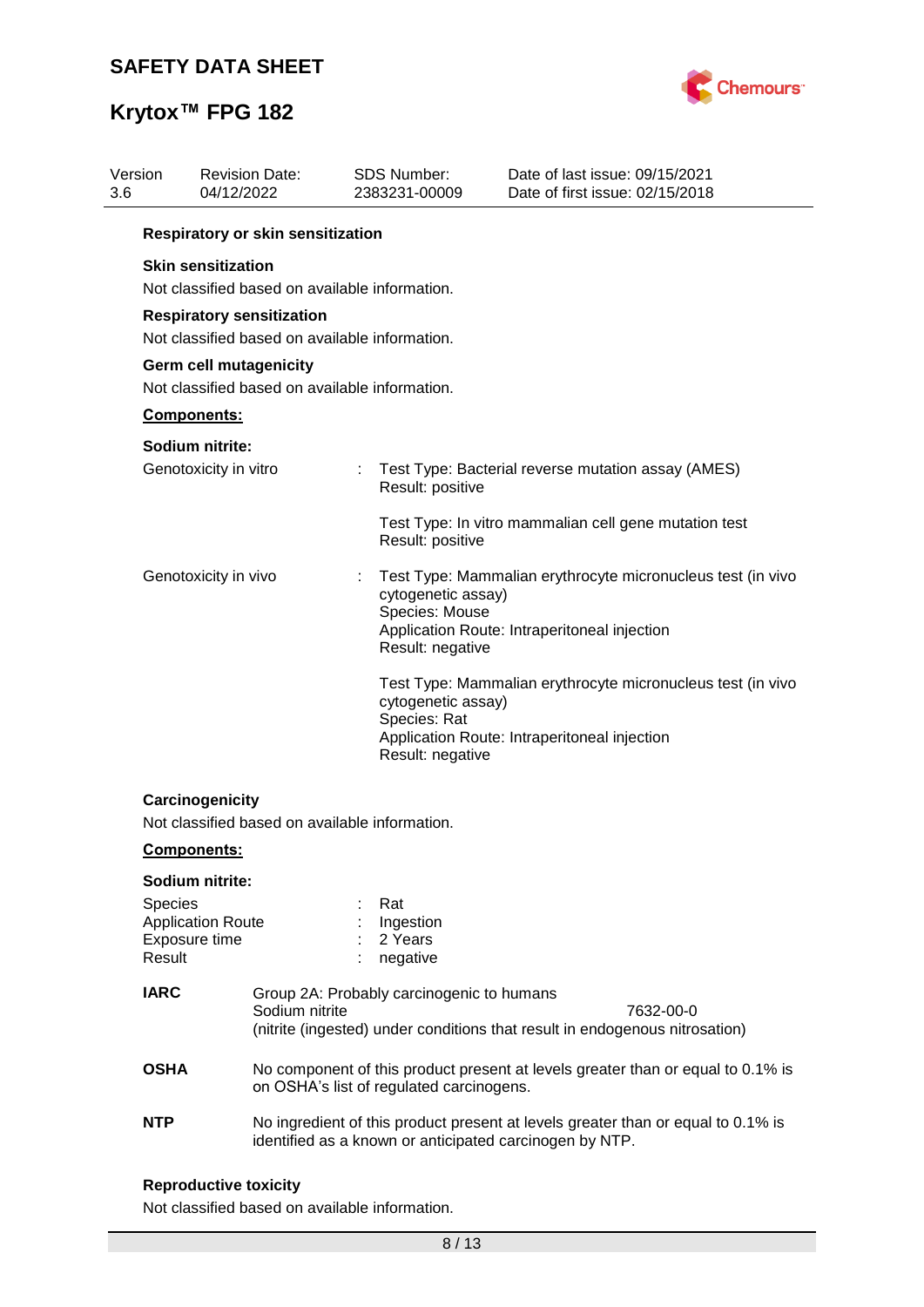

| Version<br>3.6 | <b>Revision Date:</b><br>04/12/2022                                             |                | <b>SDS Number:</b><br>2383231-00009                                | Date of last issue: 09/15/2021<br>Date of first issue: 02/15/2018 |
|----------------|---------------------------------------------------------------------------------|----------------|--------------------------------------------------------------------|-------------------------------------------------------------------|
|                | Components:                                                                     |                |                                                                    |                                                                   |
|                | Sodium nitrite:                                                                 |                |                                                                    |                                                                   |
|                | Effects on fertility                                                            |                | Species: Mouse<br>Application Route: Ingestion<br>Result: negative | Test Type: Two-generation reproduction toxicity study             |
|                | Effects on fetal development                                                    | $\mathbb{Z}^2$ | Species: Rat<br>Application Route: Ingestion<br>Result: negative   | Test Type: Embryo-fetal development                               |
|                | <b>STOT-single exposure</b><br>Not classified based on available information.   |                |                                                                    |                                                                   |
|                | <b>STOT-repeated exposure</b><br>Not classified based on available information. |                |                                                                    |                                                                   |
|                | <b>Repeated dose toxicity</b>                                                   |                |                                                                    |                                                                   |
|                | Components:                                                                     |                |                                                                    |                                                                   |
|                | Sodium nitrite:                                                                 |                |                                                                    |                                                                   |
|                | Species<br><b>NOAEL</b><br><b>Application Route</b><br>Exposure time            |                | Rat<br>10 mg/kg<br>Ingestion<br>2y                                 |                                                                   |
|                | <b>Aspiration toxicity</b><br>Not classified based on available information.    |                |                                                                    |                                                                   |
|                | <b>SECTION 12. ECOLOGICAL INFORMATION</b>                                       |                |                                                                    |                                                                   |
|                | <b>Ecotoxicity</b>                                                              |                |                                                                    |                                                                   |
|                | Components:                                                                     |                |                                                                    |                                                                   |
|                | Sodium nitrite:                                                                 |                |                                                                    |                                                                   |
|                | Toxicity to fish                                                                |                | Exposure time: 96 h                                                | LC50 (Oncorhynchus mykiss (rainbow trout)): 0.54 mg/l             |
|                | Toxicity to daphnia and other<br>aquatic invertebrates                          | $\sim$ 1.      | Exposure time: 48 h<br>Method: OECD Test Guideline 202             | EC50 (Daphnia magna (Water flea)): 15.4 mg/l                      |
|                | Toxicity to algae/aquatic<br>plants                                             |                | 100 mg/l<br>Exposure time: 72 h<br>Method: OECD Test Guideline 201 | EC50 (Scenedesmus capricornutum (fresh water algae)): >           |
|                |                                                                                 |                | mg/l<br>Exposure time: 72 h                                        | NOEC (Scenedesmus capricornutum (fresh water algae)): 100         |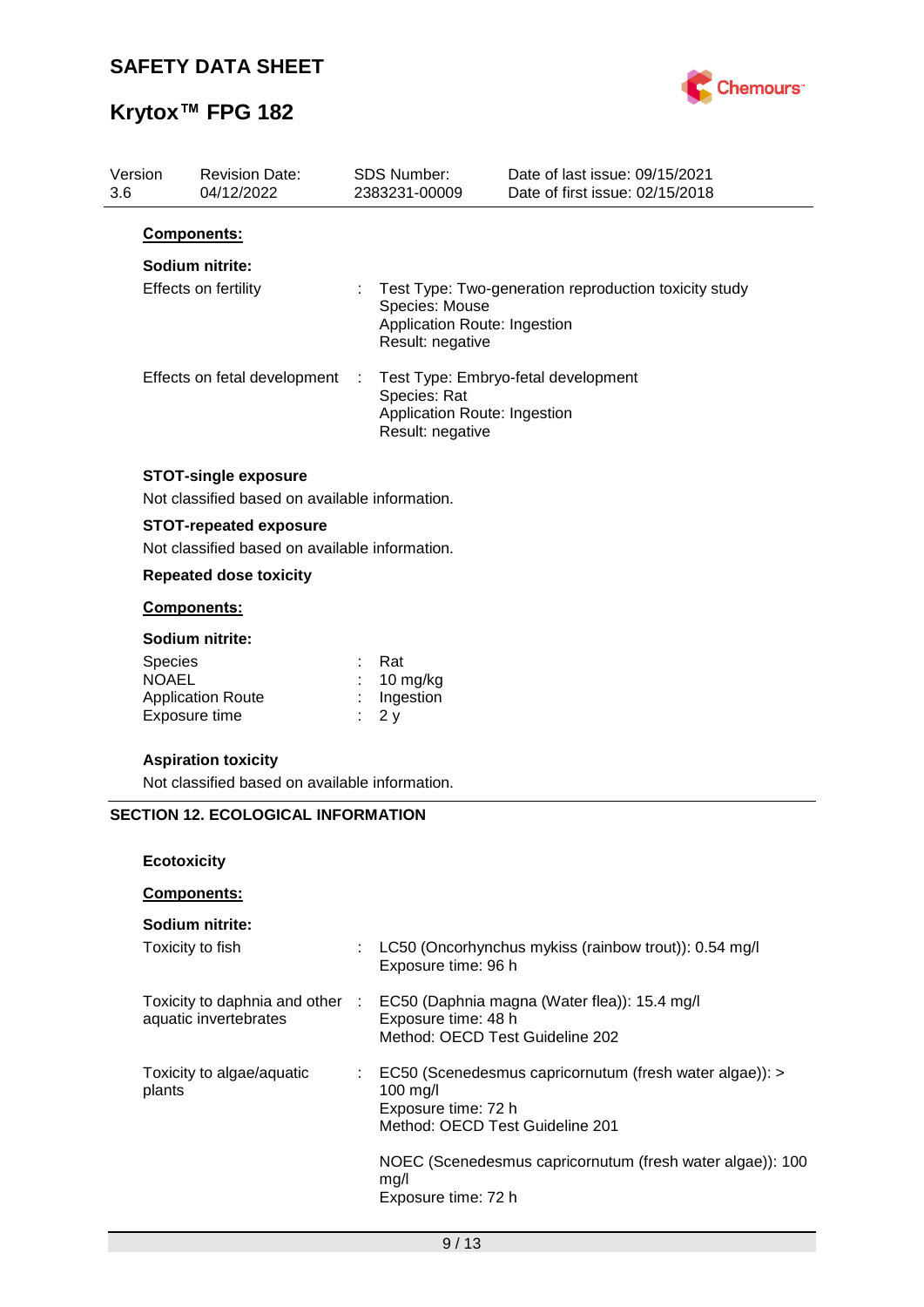

| Version<br>3.6 |              | <b>Revision Date:</b><br>04/12/2022                                                               |   | <b>SDS Number:</b><br>2383231-00009                    | Date of last issue: 09/15/2021<br>Date of first issue: 02/15/2018 |
|----------------|--------------|---------------------------------------------------------------------------------------------------|---|--------------------------------------------------------|-------------------------------------------------------------------|
|                |              |                                                                                                   |   | Method: OECD Test Guideline 201                        |                                                                   |
|                | icity)       | Toxicity to fish (Chronic tox-                                                                    | ÷ | Exposure time: 30 d<br>Method: OECD Test Guideline 210 | NOEC (Cyprinus carpio (Carp)): 21 mg/l                            |
|                | ic toxicity) | Toxicity to daphnia and other : NOEC (Penaeid Shrimp): 9.86 mg/l<br>aquatic invertebrates (Chron- |   | Exposure time: 80 d                                    |                                                                   |
|                |              | Toxicity to microorganisms                                                                        |   | : EC50: 281 mg/l<br>Exposure time: 48 h                |                                                                   |
|                |              | <b>Persistence and degradability</b><br>No data available                                         |   |                                                        |                                                                   |
|                |              | <b>Bioaccumulative potential</b><br>No data available                                             |   |                                                        |                                                                   |
|                |              | <b>Mobility in soil</b><br>No data available                                                      |   |                                                        |                                                                   |
|                |              | Other adverse effects<br>No data available                                                        |   |                                                        |                                                                   |
|                |              | <b>SECTION 13. DISPOSAL CONSIDERATIONS</b>                                                        |   |                                                        |                                                                   |

| <b>Disposal methods</b> |
|-------------------------|
|-------------------------|

| Waste from residues    | : Dispose of in accordance with local regulations.                                                                                                             |
|------------------------|----------------------------------------------------------------------------------------------------------------------------------------------------------------|
| Contaminated packaging | Empty containers should be taken to an approved waste<br>handling site for recycling or disposal.<br>If not otherwise specified: Dispose of as unused product. |

### **SECTION 14. TRANSPORT INFORMATION**

### **International Regulations**

### **UNRTDG**

Not regulated as a dangerous good

**IATA-DGR** Not regulated as a dangerous good

### **IMDG-Code**

Not regulated as a dangerous good

### **Transport in bulk according to Annex II of MARPOL 73/78 and the IBC Code**

Not applicable for product as supplied.

### **Domestic regulation**

### **49 CFR**

| UN/ID/NA number      | $\therefore$ UN 3077                               |
|----------------------|----------------------------------------------------|
| Proper shipping name | Environmentally hazardous substance, solid, n.o.s. |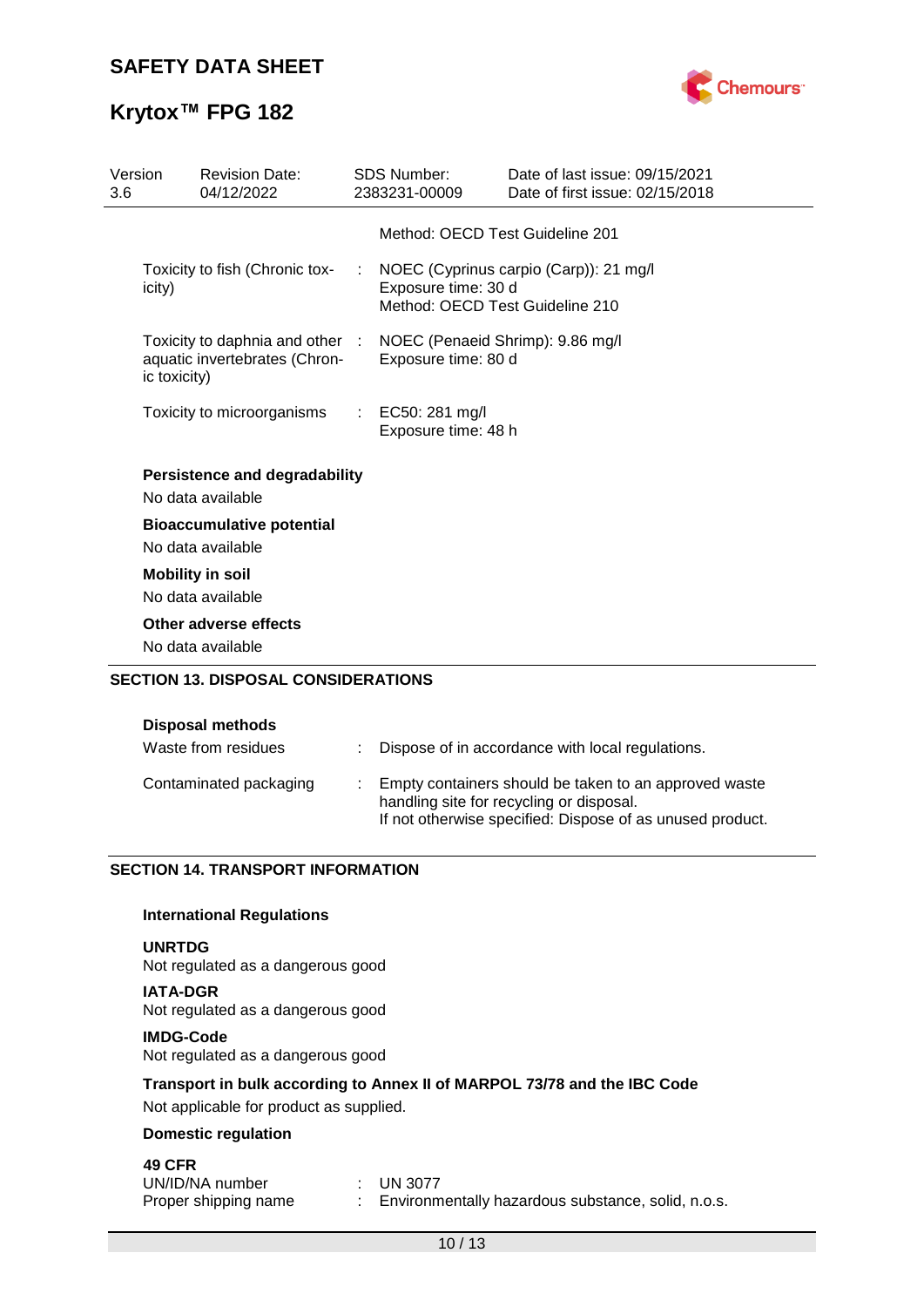

| Version                                              | <b>Revision Date:</b>             |    | <b>SDS Number:</b>                                                                        | Date of last issue: 09/15/2021                                                             |
|------------------------------------------------------|-----------------------------------|----|-------------------------------------------------------------------------------------------|--------------------------------------------------------------------------------------------|
| 3.6                                                  | 04/12/2022                        |    | 2383231-00009                                                                             | Date of first issue: 02/15/2018                                                            |
| Class<br>Labels<br><b>ERG Code</b><br><b>Remarks</b> | Packing group<br>Marine pollutant | ÷. | (Sodium nitrite)<br>9<br>Ш<br>CLASS <sub>9</sub><br>171<br>no<br>THE REPORTABLE QUANTITY. | THE ABOVE INFORMATION ONLY APPLIES TO PACKAGE<br>SIZES WHERE THE HAZARDOUS SUBSTANCE MEETS |

### **Special precautions for user**

The transport classification(s) provided herein are for informational purposes only, and solely based upon the properties of the unpackaged material as it is described within this Safety Data Sheet. Transportation classifications may vary by mode of transportation, package sizes, and variations in regional or country regulations.

### **SECTION 15. REGULATORY INFORMATION**

### **CERCLA Reportable Quantity**

| Components     | CAS-No.   | Component RQ | Calculated product RQ |
|----------------|-----------|--------------|-----------------------|
|                |           | (lbs)        | (lbs)                 |
| Sodium nitrite | 7632-00-0 | 100          | 5050                  |

### **SARA 304 Extremely Hazardous Substances Reportable Quantity**

This material does not contain any components with a section 304 EHS RQ.

### **SARA 302 Extremely Hazardous Substances Threshold Planning Quantity**

This material does not contain any components with a section 302 EHS TPQ.

| SARA 311/312 Hazards | : No SARA Hazards |                                           |                                                                |
|----------------------|-------------------|-------------------------------------------|----------------------------------------------------------------|
| <b>SARA 313</b>      |                   | tablished by SARA Title III, Section 313: | : The following components are subject to reporting levels es- |
|                      | Sodium nitrite    | 7632-00-0                                 | $>= 1 - 5\%$                                                   |

### **US State Regulations**

#### **Pennsylvania Right To Know**

| PFPE fluid     | Trade secret |
|----------------|--------------|
| Fluoropolymer  | Trade secret |
| PFPE fluid     | Trade secret |
| Sodium nitrite | 7632-00-0    |
|                |              |

### **California Prop. 65**

WARNING: This product can expose you to chemicals including Pentadecafluorooctanoic acid, which is/are known to the State of California to cause birth defects or other reproductive harm. For more information go to www.P65Warnings.ca.gov. Note to User: This product is not made with PFOA nor is PFOA intentionally present in the product; however, it is possible that PFOA may be present as an impurity at background (environmental) levels.

### **California List of Hazardous Substances**

Sodium nitrite 7632-00-0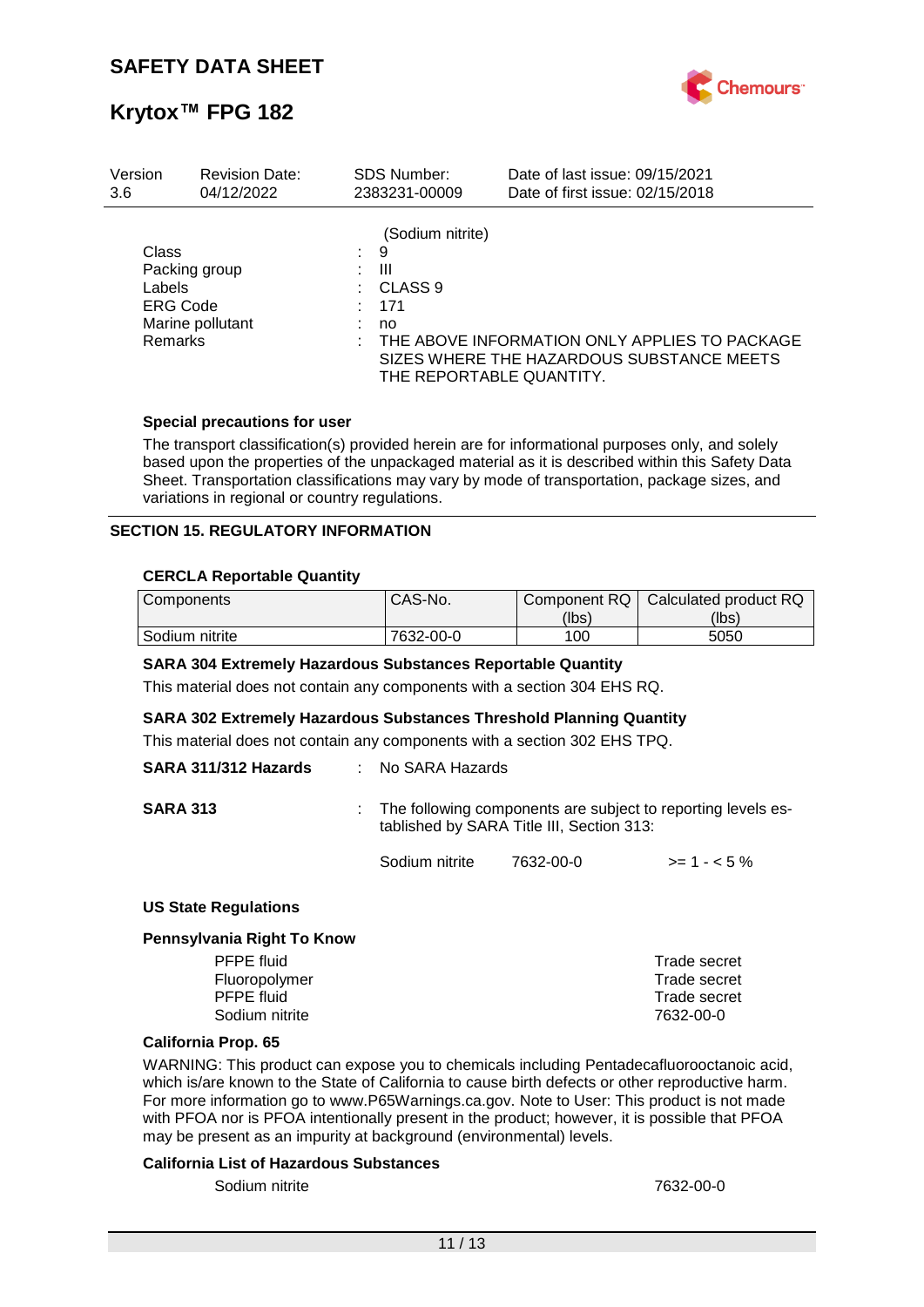

## **Krytox™ FPG 182**

|  | Date of last issue: 09/15/2021<br>SDS Number:<br>Version<br><b>Revision Date:</b><br>04/12/2022<br>Date of first issue: 02/15/2018<br>-3.6<br>2383231-00009 |
|--|-------------------------------------------------------------------------------------------------------------------------------------------------------------|
|--|-------------------------------------------------------------------------------------------------------------------------------------------------------------|

### **Additional regulatory information**

Sodium nitrite 7632-00-0

The United States Environmental Protection Agency (USEPA) has established a Significant New Use Rule (SNUR) for one of the components in this product. See 40 CFR § 721.4740

### **SECTION 16. OTHER INFORMATION**

### **Further information**





Krytox™ and any associated logos are trademarks or copyrights of The Chemours Company FC, LLC.

Chemours™ and the Chemours Logo are trademarks of The Chemours Company. Before use read Chemours safety information.

For further information contact the local Chemours office or nominated distributors.

### **Full text of other abbreviations**

| <b>ACGIH</b>        | : USA. ACGIH Threshold Limit Values (TLV)                                                      |
|---------------------|------------------------------------------------------------------------------------------------|
| <b>NIOSH REL</b>    | USA. NIOSH Recommended Exposure Limits                                                         |
| OSHA Z-1            | USA. Occupational Exposure Limits (OSHA) - Table Z-1 Lim-<br>its for Air Contaminants          |
|                     |                                                                                                |
| OSHA Z-2            | : USA. Occupational Exposure Limits (OSHA) - Table Z-2                                         |
| ACGIH / TWA         | 8-hour, time-weighted average                                                                  |
| <b>ACGIH / STEL</b> | : Short-term exposure limit                                                                    |
| ACGIH / C           | Ceiling limit                                                                                  |
| NIOSH REL / TWA     | : Time-weighted average concentration for up to a 10-hour<br>workday during a 40-hour workweek |
| NIOSH REL / ST      | : STEL - 15-minute TWA exposure that should not be exceeded<br>at any time during a workday    |
| NIOSH REL / C       | : Ceiling value not be exceeded at any time.                                                   |
| OSHA Z-1 / TWA      | 8-hour time weighted average                                                                   |
| OSHA Z-2 / TWA      | 8-hour time weighted average                                                                   |